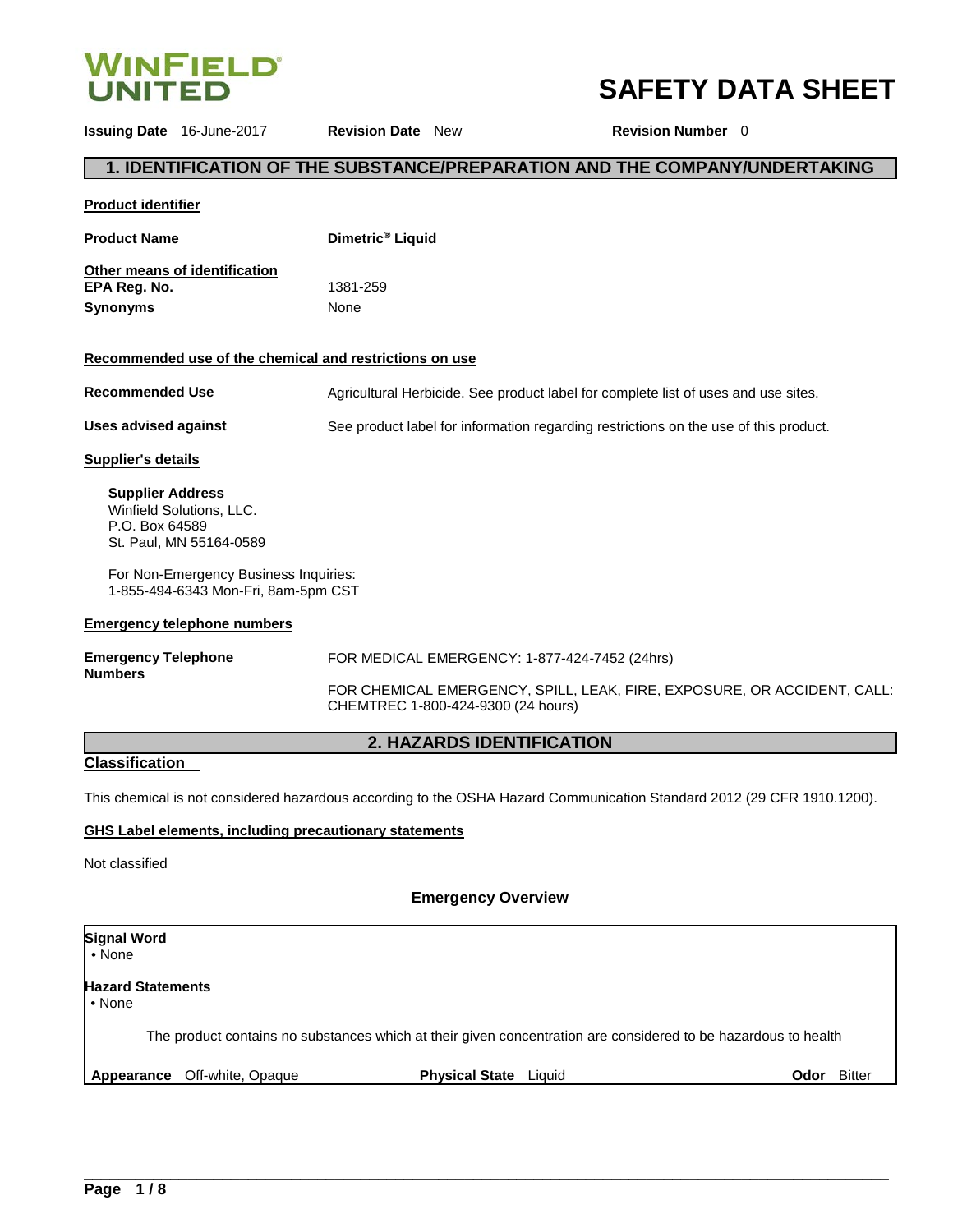### **Precautionary Statements**

- **Prevention**
- None

#### **General Advice**

• None

### **Storage**

• None

# **Disposal**

• None

### **Hazard Not Otherwise Classified (HNOC)**

Not applicable.

### **Other information**

### May be harmful if swallowed.

Very toxic to aquatic life. Very toxic to aquatic life with long lasting effects.

# **3. COMPOSITION/INFORMATION ON INGREDIENTS**

\_\_\_\_\_\_\_\_\_\_\_\_\_\_\_\_\_\_\_\_\_\_\_\_\_\_\_\_\_\_\_\_\_\_\_\_\_\_\_\_\_\_\_\_\_\_\_\_\_\_\_\_\_\_\_\_\_\_\_\_\_\_\_\_\_\_\_\_\_\_\_\_\_\_\_\_\_\_\_\_\_\_\_\_\_\_\_\_\_\_\_\_

| m.<br><b>Name</b> | $\lambda$ C<br>-Nr | $\mathbf{a}$<br>We<br>(wt)<br>7n | secret<br>77 I J I <del>J</del> |
|-------------------|--------------------|----------------------------------|---------------------------------|
| Metribuzin        | . ארי<br>. -64-Y   | 33%                              | <b>No</b>                       |

# **4. FIRST AID MEASURES**

# **Description of necessary first-aid measures**

| <b>Eve Contact</b>        | Flush eyes with clean water for at least 15 minutes. Lift eyelids to facilitate irrigation. If<br>present, remove contact lenses after 5 minutes and continue rinsing. Seek medical<br>attention if irritation occurs. |
|---------------------------|------------------------------------------------------------------------------------------------------------------------------------------------------------------------------------------------------------------------|
| <b>Skin Contact</b>       | Remove contaminated clothing and wash before re-using. Flush skin with water and then<br>wash with soap and water. Seek medical attention if irritation persists.                                                      |
| <b>Inhalation</b>         | Remove person from contaminated area to fresh air and assist breathing as needed. Seek<br>medical attention if irritation occurs.                                                                                      |
| Ingestion                 | Clean mouth with water and afterwards drink plenty of water. Do NOT induce vomiting.<br>Never give anything by mouth to an unconscious person. Consult a physician.                                                    |
|                           | Indication of immediate medical attention and special treatment needed, if necessary                                                                                                                                   |
| <b>Notes to Physician</b> | Treat patient symptomatically. The compound does not cause any definite symptoms that<br>would be diagnostic. Poisoning is accompanied by breathing difficulties and sedation.                                         |

# **5. FIRE-FIGHTING MEASURES**

### **Suitable Extinguishing Media**

Dry chemical, carbon dioxide (CO<sub>2</sub>), water spray or foam. Do not scatter spilled material with high pressure water streams.

# **Specific Hazards Arising from the Chemical**

During a fire, smoke may contain the original material in addition to combustion products of varying composition which may be toxic and/or irritating. Combustion products may include and are not limited to: Carbon monoxide. Carbon dioxide. Runoff may pollute waterways.

| <b>Explosion Data</b>                   |       |
|-----------------------------------------|-------|
| <b>Sensitivity to Mechanical Impact</b> | None. |
| <b>Sensitivity to Static Discharge</b>  | None. |

### **Protective Equipment and Precautions for Firefighters**

As in any fire, wear self-contained breathing apparatus pressure-demand, MSHA/NIOSH (approved or equivalent) and full protective gear.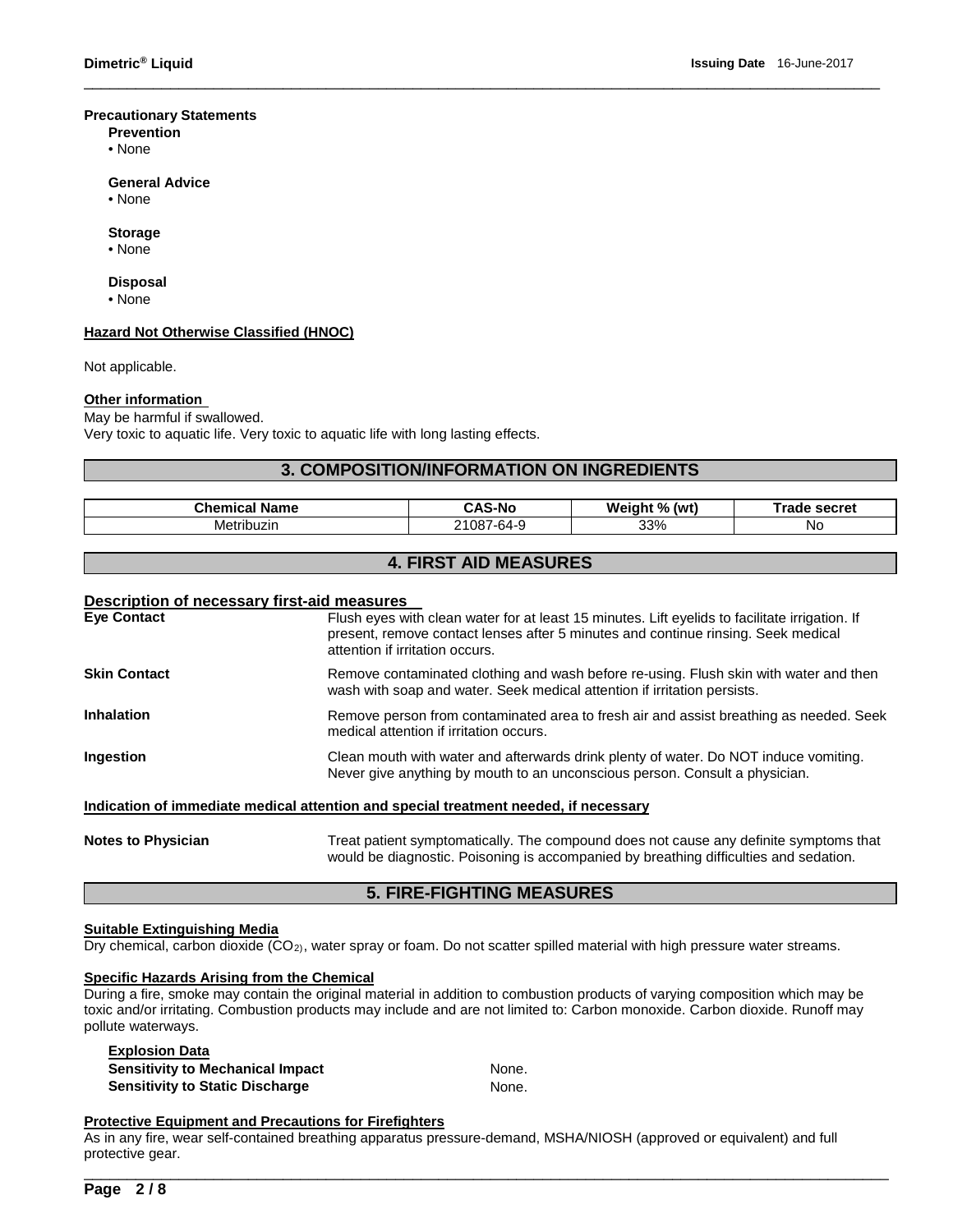# **6. ACCIDENTAL RELEASE MEASURES**

\_\_\_\_\_\_\_\_\_\_\_\_\_\_\_\_\_\_\_\_\_\_\_\_\_\_\_\_\_\_\_\_\_\_\_\_\_\_\_\_\_\_\_\_\_\_\_\_\_\_\_\_\_\_\_\_\_\_\_\_\_\_\_\_\_\_\_\_\_\_\_\_\_\_\_\_\_\_\_\_\_\_\_\_\_\_\_\_\_\_\_\_

### **Personal precautions, protective equipment and emergency procedures**

| <b>Personal Precautions</b>                           | Do not touch damaged containers or spilled material unless wearing appropriate protective<br>clothing. Avoid contact with skin, eyes and clothing. Use personal protective equipment as<br>required. Refer to Section 8 for personal protective equipment.                                                                                                                       |
|-------------------------------------------------------|----------------------------------------------------------------------------------------------------------------------------------------------------------------------------------------------------------------------------------------------------------------------------------------------------------------------------------------------------------------------------------|
| <b>Environmental Precautions</b>                      |                                                                                                                                                                                                                                                                                                                                                                                  |
| <b>Environmental Precautions</b>                      | Dispose of contents/container to an approved waste disposal facility. Collect spillage. See<br>Section 12 for additional Ecological Information. Prevent further leakage or spillage if safe<br>to do so. Do not allow spilled product to enter sewers or waterways. Local authorities<br>should be advised if significant spillages cannot be contained.                        |
| Methods and materials for containment and cleaning up |                                                                                                                                                                                                                                                                                                                                                                                  |
| <b>Methods for Containment</b>                        | Prevent further leakage or spillage if safe to do so. Dike to collect large liquid spills.                                                                                                                                                                                                                                                                                       |
| <b>Methods for Cleaning Up</b>                        | Soak up with inert absorbent material (e.g. sand, silica gel, acid binder, universal binder,<br>sawdust). Contain and collect spillage with non-combustible absorbent material, (e.g. sand,<br>earth, diatomaceous earth, vermiculite) and place in container for disposal according to<br>local / national regulations (see Section 13). Clean contaminated surface thoroughly. |

# **7. HANDLING AND STORAGE**

### **Precautions for safe handling**

**Handling The RECOMMENDATIONS ARE FOR MANUFACTURING, COMMERCIAL BLENDING, AND** PACKAGING WORKERS. PESTICIDE APPLICATORS AND WORKERS must refer to the pesticide product label and Directions for Use attached to the product for Agricultural Use Requirements in accordance with the EPA Worker Protection Standard 40 CFR part 170. Handle in accordance with good industrial hygiene and safety practice. Avoid contact with skin, eyes and clothing. Use personal protective equipment as required. Remove and wash contaminated clothing separately before re-use. **Conditions for safe storage, including any incompatibilities**

| <b>Storage</b>               | Store away from children, food or feed products. Keep containers tightly closed in a dry,<br>cool and well-ventilated place. Keep in properly labeled containers. Keep away from<br>incompatible materials. Protect from freezing. See pesticide product label for additional<br>storage information. |
|------------------------------|-------------------------------------------------------------------------------------------------------------------------------------------------------------------------------------------------------------------------------------------------------------------------------------------------------|
| <b>Incompatible Products</b> | Strong bases. Do not mix or allow coming in contact with oxidizing agents; hazardous<br>chemical reaction may occur.                                                                                                                                                                                  |

# **8. EXPOSURE CONTROLS / PERSONAL PROTECTION**

### **Control parameters**

#### **Exposure Guidelines**

| <b>Chemical Name</b> | <b>ACGIH TLV</b>        | <b>OSHA PEL</b>                   | <b>NIOSH IDLH</b> |
|----------------------|-------------------------|-----------------------------------|-------------------|
| Metribuzin           | TWA: $5 \text{ mg/m}^3$ | (vacated) TWA: $5 \text{ mg/m}^3$ | TWA: 5 mg/m $3$   |
| 21087-64-9           |                         |                                   |                   |

**Engineering Measures** Showers

Eyewash stations Ventilation systems

Continued on next page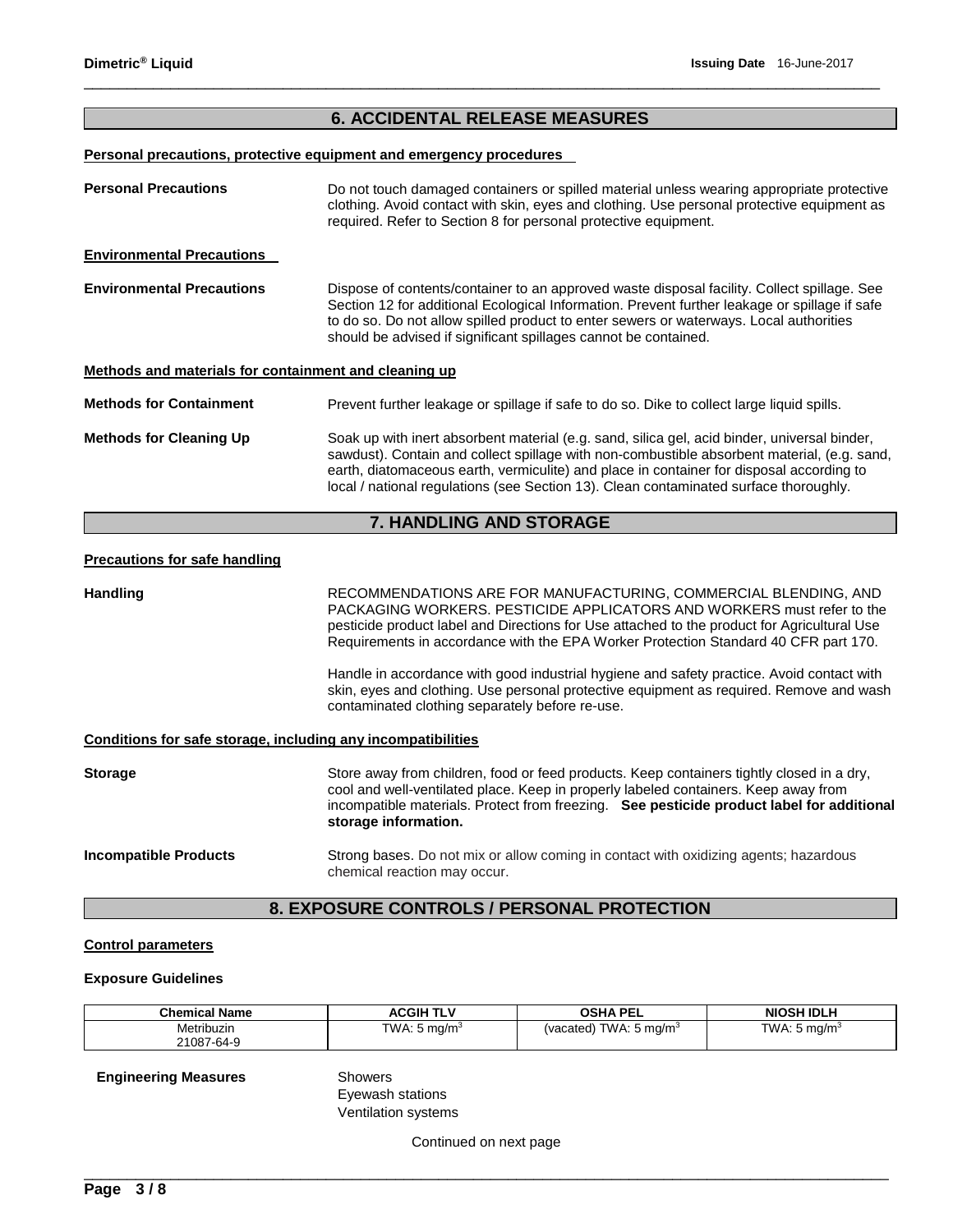**NOTE TO END USERS:** PERSONAL PROTECTIVE EQUIPMENT (PPE) AND CLOTHING LISTED IN THIS SECTION IS FOR MANUFACTURING, COMMERCIAL BLENDING AND PACKAGING WORKERS. APPLICATORS AND HANDLERS SHOULD REFER TO THE PESTICIDE PRODUCT LABEL FOR PROPER PERSONAL PROTECTIVE EQUIPMENT (PPE) AND CLOTHING.

\_\_\_\_\_\_\_\_\_\_\_\_\_\_\_\_\_\_\_\_\_\_\_\_\_\_\_\_\_\_\_\_\_\_\_\_\_\_\_\_\_\_\_\_\_\_\_\_\_\_\_\_\_\_\_\_\_\_\_\_\_\_\_\_\_\_\_\_\_\_\_\_\_\_\_\_\_\_\_\_\_\_\_\_\_\_\_\_\_\_\_\_

### **Individual protection measures, such as personal protective equipment**

| <b>Eve/Face Protection</b><br><b>Skin and Body Protection</b><br><b>Respiratory Protection</b> | Safety glasses with side-shields.<br>Lightweight protective clothing. Impervious gloves.<br>If exposure limits are exceeded or irritation is experienced, NIOSH/MSHA approved<br>respiratory protection should be worn. Positive-pressure supplied air respirators may be<br>required for high airborne contaminant concentrations. Respiratory protection must be<br>provided in accordance with current local regulations. |
|------------------------------------------------------------------------------------------------|------------------------------------------------------------------------------------------------------------------------------------------------------------------------------------------------------------------------------------------------------------------------------------------------------------------------------------------------------------------------------------------------------------------------------|
| <b>Hygiene Measures</b>                                                                        | Never eat, drink, nor use tobacco in work areas. Practice good hygiene after using this<br>material, especially before eating, drinking, smoking, using the toilet, or applying cosmetics.                                                                                                                                                                                                                                   |

# **9. PHYSICAL AND CHEMICAL PROPERTIES**

### **Information on basic physical and chemical properties**

| <b>Physical State</b><br>Odor          | Liquid<br><b>Bitter</b> | Appearance<br><b>Odor Threshold</b> | Off-white, Opaque<br>No information available |
|----------------------------------------|-------------------------|-------------------------------------|-----------------------------------------------|
| <b>Property</b>                        | Values                  |                                     |                                               |
| pН                                     | 6.87                    |                                     |                                               |
| <b>Melting Point/Range</b>             | No data available       |                                     |                                               |
| <b>Boiling Point/Boiling Range</b>     | No data available       |                                     |                                               |
| <b>Flash Point</b>                     | > 230 °F                |                                     |                                               |
| <b>Evaporation rate</b>                | No data available       |                                     |                                               |
| Flammability (solid, gas)              | No data available       |                                     |                                               |
| <b>Flammability Limits in Air</b>      |                         |                                     |                                               |
| upper flammability limit               | No data available       |                                     |                                               |
| lower flammability limit               | No data available       |                                     |                                               |
| <b>Vapor Pressure</b>                  | No data available       |                                     |                                               |
| <b>Vapor Density</b>                   | No data available       |                                     |                                               |
| <b>Specific Gravity</b>                | 1.09 g/cm3 $@$ 25 $°C$  |                                     |                                               |
| <b>Water Solubility</b>                | No data available       |                                     |                                               |
| Solubility in other solvents           | No data available       |                                     |                                               |
| Partition coefficient: n-octanol/water | No data available       |                                     |                                               |
| <b>Autoignition Temperature</b>        | No data available       |                                     |                                               |
| <b>Decomposition Temperature</b>       | No data available       |                                     |                                               |
| <b>Viscosity</b>                       | No data available       |                                     |                                               |
| <b>Flammable Properties</b>            | Not flammable           |                                     |                                               |
| <b>Explosive Properties</b>            | No data available       |                                     |                                               |
| <b>Oxidizing Properties</b>            | No data available       |                                     |                                               |
| <b>Other information</b>               |                         |                                     |                                               |
| <b>VOC Content (%)</b>                 | No data available       |                                     |                                               |
| <b>Weight per Gallon (lbs)</b>         | 9.1 pounds/gallon @25°C |                                     |                                               |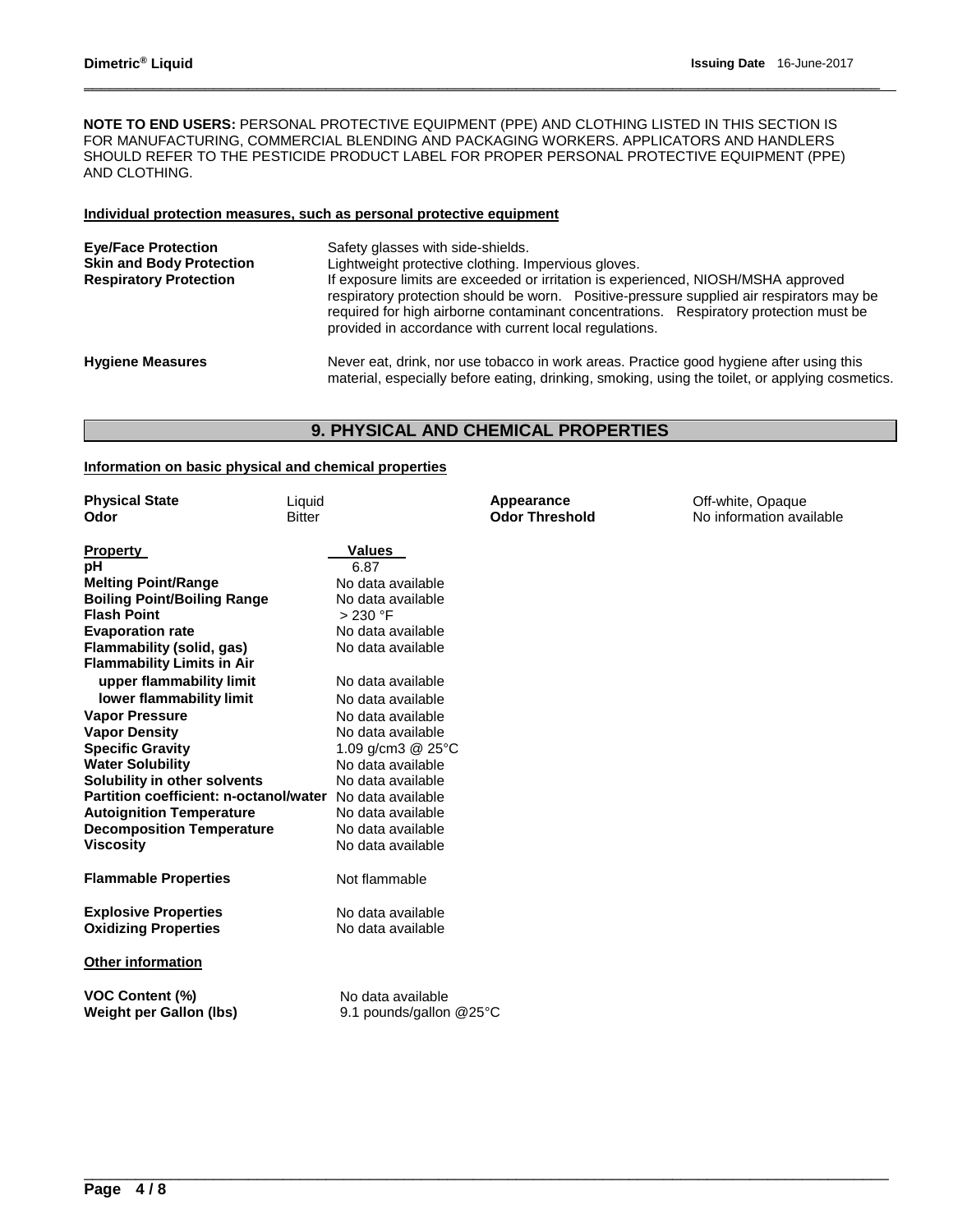# **10. STABILITY AND REACTIVITY**

\_\_\_\_\_\_\_\_\_\_\_\_\_\_\_\_\_\_\_\_\_\_\_\_\_\_\_\_\_\_\_\_\_\_\_\_\_\_\_\_\_\_\_\_\_\_\_\_\_\_\_\_\_\_\_\_\_\_\_\_\_\_\_\_\_\_\_\_\_\_\_\_\_\_\_\_\_\_\_\_\_\_\_\_\_\_\_\_\_\_\_\_

# **Reactivity**

Do not mix or allow coming in contact with oxidizing agents; hazardous chemical reaction may occur.

### **Chemical stability**

Stable under recommended storage conditions.

### **Possibility of hazardous reactions**

None under normal processing and conditions of use.

### **Hazardous Polymerization**

Hazardous polymerization does not occur.

### **Conditions to avoid**

Do not freeze.

# **Incompatible materials**

Strong bases. Do not mix or allow coming in contact with oxidizing agents; hazardous chemical reaction may occur.

### **Hazardous decomposition products**

Thermal decomposition can lead to the release of gases and vapors with may be toxic and/or irritating.

# **11. TOXICOLOGICAL INFORMATION**

| <b>Acute toxicity- Formulation Product</b> |                                                                                                                                                           |
|--------------------------------------------|-----------------------------------------------------------------------------------------------------------------------------------------------------------|
| <b>Acute Oral Effects:</b>                 | $LD_{50}$ (Rat) = 5,000 mg/kg. May be harmful if swallowed. Ingestion may cause<br>gastrointestinal irritation, nausea, vomiting and diarrhea.            |
| <b>Acute Inhalation Effects:</b>           | $LC_{50}$ (Rat) = >5.10 mg/L. No inhalation hazard is anticipated.                                                                                        |
| <b>Skin Effects:</b>                       | $LD_{50}$ Dermal (Rat) > 5,050 mg/kg. Non-irritating based on laboratory study data.                                                                      |
| Eye Effects:                               | Practically non-irritating based on laboratory study data.                                                                                                |
|                                            | Symptoms related to the physical, chemical and toxicological characteristics                                                                              |
|                                            |                                                                                                                                                           |
| <b>Symptoms</b>                            | Ingestion may cause gastrointestinal irritation, nausea, vomiting and diarrhea.                                                                           |
|                                            | Delayed and immediate effects and also chronic effects from short and long term exposure                                                                  |
| <b>Sensitization</b>                       | Not expected to be a respiratory sensitizer.<br>Not a skin sensitizer based on laboratory study data.                                                     |
| <b>Mutagenic Effects</b>                   | Not expected to be mutagenic.                                                                                                                             |
| Carcinogenicity                            |                                                                                                                                                           |
| <b>Reproductive Toxicity</b>               | Contains no ingredients above reportable quantities listed as a carcinogen.<br>This product does not contain any known or suspected reproductive hazards. |
| <b>STOT - single exposure</b>              | No information available.                                                                                                                                 |
| <b>STOT - repeated exposure</b>            | No information available.                                                                                                                                 |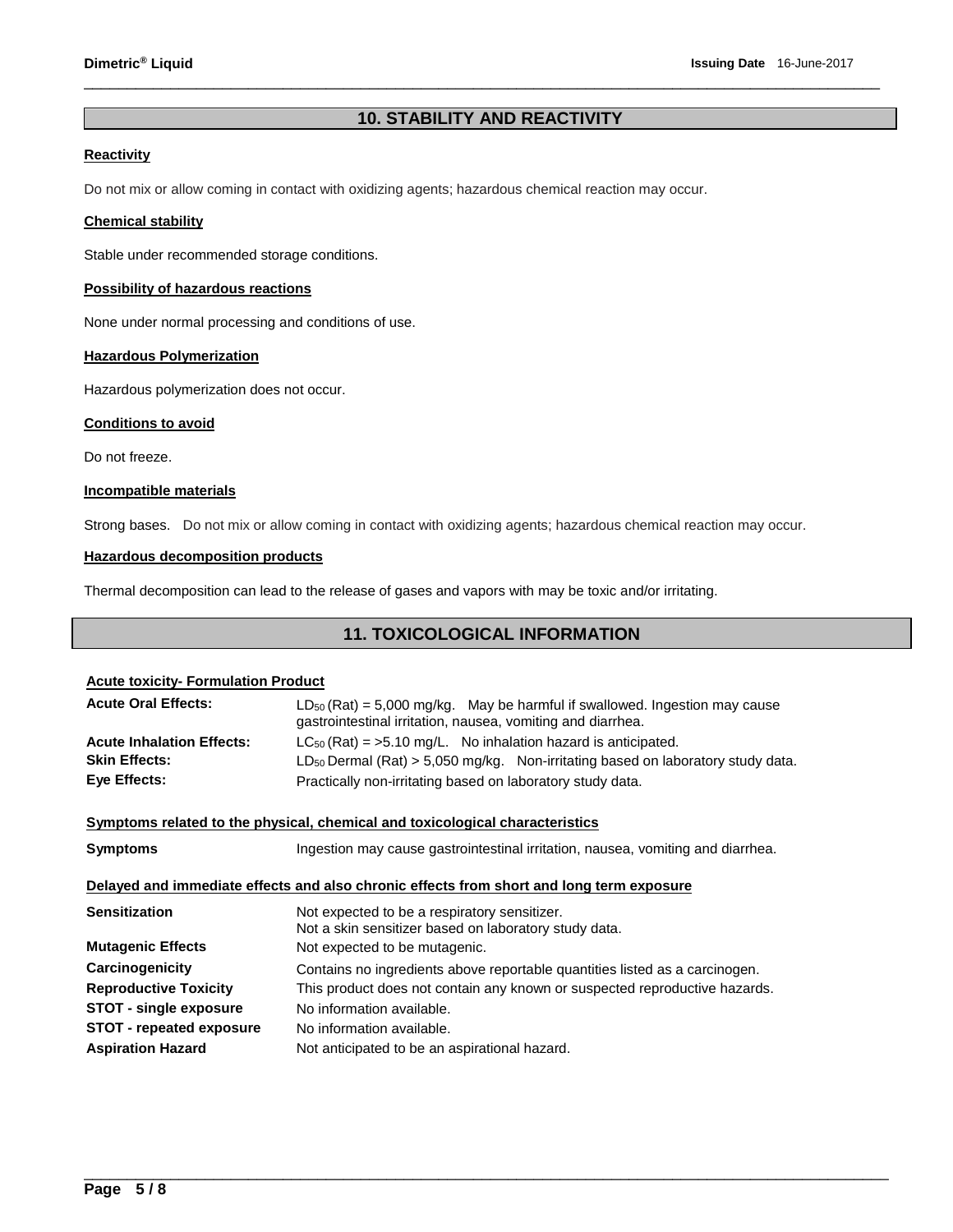# **12. ECOLOGICAL INFORMATION**

\_\_\_\_\_\_\_\_\_\_\_\_\_\_\_\_\_\_\_\_\_\_\_\_\_\_\_\_\_\_\_\_\_\_\_\_\_\_\_\_\_\_\_\_\_\_\_\_\_\_\_\_\_\_\_\_\_\_\_\_\_\_\_\_\_\_\_\_\_\_\_\_\_\_\_\_\_\_\_\_\_\_\_\_\_\_\_\_\_\_\_\_

### **Ecotoxicity**

Very toxic to aquatic life. Very toxic to aquatic life with long lasting effects.

| <b>Persistence and Degradability</b> | No information available. |
|--------------------------------------|---------------------------|
| <b>Bioaccumulation</b>               | No information available. |

# **Other Adverse Effects**

No information available.

### **13. DISPOSAL CONSIDERATIONS**

| <b>Waste Disposal Methods</b> | This material, as supplied, is not a hazardous waste according to Federal regulations (40)<br>CFR 261). This material could become a hazardous waste if it is mixed with or otherwise<br>comes in contact with a hazardous waste, if chemical additions are made to this material, or<br>if the material is processed or otherwise altered. Consult 40 CFR 261 to determine<br>whether the altered material is a hazardous waste. Consult the appropriate state, regional,<br>or local regulations for additional requirements. |  |
|-------------------------------|---------------------------------------------------------------------------------------------------------------------------------------------------------------------------------------------------------------------------------------------------------------------------------------------------------------------------------------------------------------------------------------------------------------------------------------------------------------------------------------------------------------------------------|--|
| <b>Contaminated Packaging</b> | Do not re-use empty containers. Triple rinse and recycle the container or dispose of in<br>accordance with Federal, state, and local laws and regulations. See pesticide product<br>label for full instructions on disposal.                                                                                                                                                                                                                                                                                                    |  |

# **14. TRANSPORT INFORMATION**

**DOT Not Regulated for Domestic Surface Transportation.** 

If shipping product by other means please contact supplier for further information.

# **15. REGULATORY INFORMATION**

**International Inventories** 

Exempt

#### **Legend**

**TSCA** - United States Toxic Substances Control Act Section 8(b) Inventory

# **U.S. Federal Regulations**

Section 313 of Title III of the Superfund Amendments and Reauthorization Act of 1986 (SARA). This product contains a chemical or chemicals which are subject to the reporting requirements of the Act and Title 40 of the Code of Federal Regulations, Part 372:

| <b>Chemical Name</b> | <b>CAS-No</b> | Weight % | <b>Threshold</b><br><b>SARA 313</b><br>Values % |
|----------------------|---------------|----------|-------------------------------------------------|
| Metribuzin           | 21087-64-9    | 34.02    | .v                                              |

#### **SARA 311/312 Hazard Categories**

| Acute Health Hazard               | No. |
|-----------------------------------|-----|
| Chronic Health Hazard             | No. |
| Fire Hazard                       | No. |
| Sudden Release of Pressure Hazard | No. |
| <b>Reactive Hazard</b>            | No. |

# **Clean Water Act**

This product does not contain any substances regulated as pollutants pursuant to the Clean Water Act (40 CFR 122.21 and 40 CFR 122.42).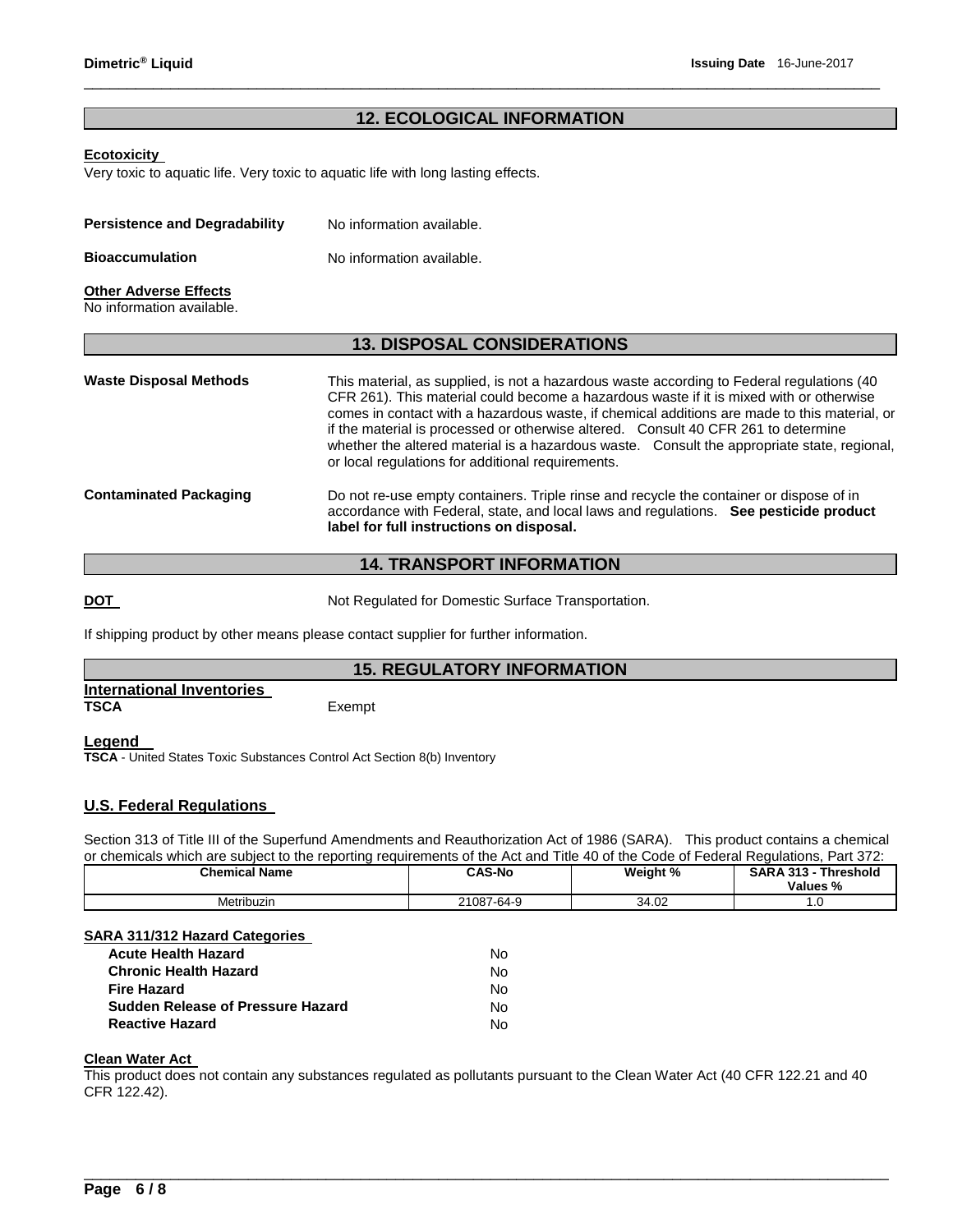### **CERCLA**

This material, as supplied, does not contain any substances regulated as hazardous substances under the Comprehensive Environmental Response Compensation and Liability Act (CERCLA) (40 CFR 302) or the Superfund Amendments and Reauthorization Act (SARA) (40 CFR 355). There may be specific reporting requirements at the local, regional, or state level pertaining to releases of this material.

\_\_\_\_\_\_\_\_\_\_\_\_\_\_\_\_\_\_\_\_\_\_\_\_\_\_\_\_\_\_\_\_\_\_\_\_\_\_\_\_\_\_\_\_\_\_\_\_\_\_\_\_\_\_\_\_\_\_\_\_\_\_\_\_\_\_\_\_\_\_\_\_\_\_\_\_\_\_\_\_\_\_\_\_\_\_\_\_\_\_\_\_

# **U.S. State Regulations**

### **California Proposition 65**

This product contains the following Proposition 65 chemicals:

| <b>Chemical Name</b> | <b>CAS-No</b> | <b>California Prop. 65</b>                                              |
|----------------------|---------------|-------------------------------------------------------------------------|
| 1.4-Dioxane          | 123-91-1      | Carcinogen                                                              |
| Formaldehyde         | $50-00-0$     | Carcinogen                                                              |
| Ethylene oxide       | $75-21-8$     | Carcinogen<br>Developmental<br>Female Reproductive<br>Male Reproductive |
| Propylene oxide      | 75-56-9       | Carcinogen                                                              |
| Naphthalene          | $91 - 20 - 3$ | Carcinogen                                                              |

# **U.S. State Right-to-Know Regulations**

| <b>Chemical Name</b> | New<br>. Jersev | <b>Massachusetts</b> | Pennsylvania | <b>Illinois</b> | <b>Rhode Island</b> |
|----------------------|-----------------|----------------------|--------------|-----------------|---------------------|
| Metribuzin           |                 |                      |              |                 |                     |
| Propvlene<br>∙alvcoi |                 |                      |              |                 |                     |

### **U.S. EPA Label Information**

This chemical is a pesticide product registered by the Environmental Protection Agency and is subject to certain labeling requirements under federal pesticide law. These requirements differ from the classification criteria and hazard information required for safety data sheets, and for workplace labels of non-pesticide chemicals. Following is the hazard information as required on the pesticide label:

### **HAZARDS TO HUMANS AND DOMESTIC ANIMALS**

### CAUTION

Harmful if swallowed. Wash hands thoroughly with soap and water after handling and before eating, drinking, chewing gum, using tobacco or using the toilet.

### **ENVIRONMENTAL HAZARDS**

For terrestrial uses, do not apply directly to water, or to areas where surface water is present or to intertidal areas below the mean high water mark. Do not contaminate water when disposing of equipment washwater or rinsate.

**GROUNDWATER ADVISORY:** Metribuzin is a chemical which can travel (seep or leach) through soil and can contaminate groundwater which may be used as drinking water. Metribuzin has been found in groundwater as a result of agricultural use. Users are advised not to apply Metribuzin where the water table (groundwater) is close to the surface, and where the soils are very permeable, i.e., well drained soils such as loamy sands. Your local agricultural agencies can provide further information on the type of soil in your area and the location of groundwater.

\_\_\_\_\_\_\_\_\_\_\_\_\_\_\_\_\_\_\_\_\_\_\_\_\_\_\_\_\_\_\_\_\_\_\_\_\_\_\_\_\_\_\_\_\_\_\_\_\_\_\_\_\_\_\_\_\_\_\_\_\_\_\_\_\_\_\_\_\_\_\_\_\_\_\_\_\_\_\_\_\_\_\_\_\_\_\_\_\_\_\_\_\_

### **PHYSICAL AND CHEMICAL HAZARDS**

Do not mix or allow coming in contact with oxidizing agents; hazardous chemical reaction may occur.